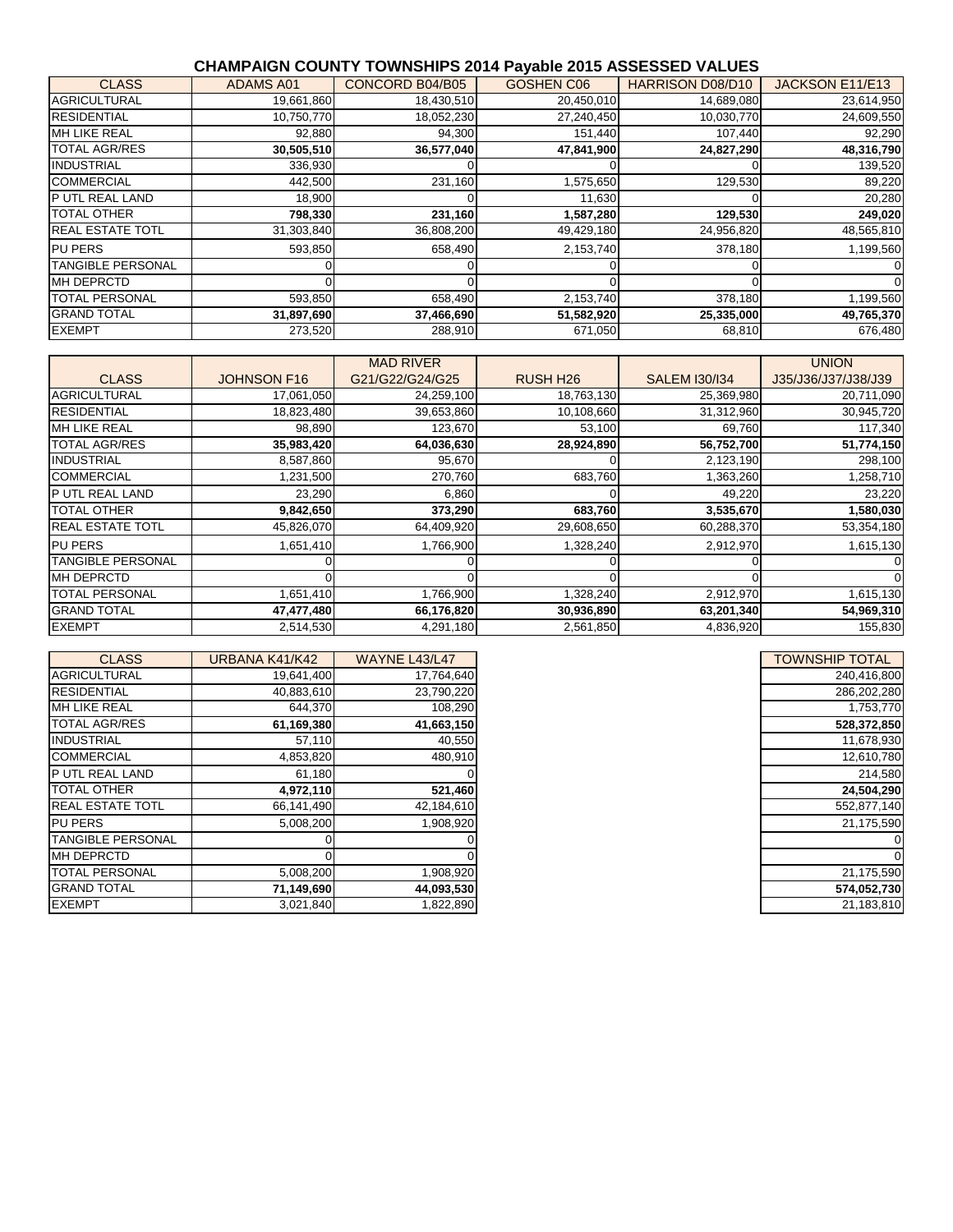### **CHAMPAIGN COUNTY CORPORATIONS 2014 Payable 2015 ASSESSED VALUES**

|                          | <b>MECHANICSBURG</b> | <b>CHRISTIANSBURG</b> | <b>ST. PARIS JACKSON</b> | <b>ST. PARIS JOHNSON</b> |                        |
|--------------------------|----------------------|-----------------------|--------------------------|--------------------------|------------------------|
| <b>CLASS</b>             | C <sub>07</sub>      | E <sub>14</sub>       | E <sub>15</sub>          | F <sub>20</sub>          | <b>ST. PARIS TOTAL</b> |
| <b>AGRICULTURAL</b>      | 158,160              | 5,320                 | 141,580                  | 300,370                  | 441,950                |
| <b>RESIDENTIAL</b>       | 14,611,900           | 5,209,390             | 2,334,680                | 15,805,230               | 18,139,910             |
| <b>MH LIKE REAL</b>      | 6,150                | 20,270                |                          | 36,410                   | 36,410                 |
| <b>TOTAL AGR/RES</b>     | 14,776,210           | 5,234,980             | 2,476,260                | 16,142,010               | 18,618,270             |
| <b>INDUSTRIAL</b>        | 1,025,980            | 24,670                | 274,700                  | 994,750                  | 1,269,450              |
| <b>COMMERCIAL</b>        | 2,599,640            | 231,360               | 102,290                  | 2,496,380                | 2,598,670              |
| P UTL REAL LAND          | 4,420                |                       | 2,910                    |                          | 2,910                  |
| <b>TOTAL OTHER</b>       | 3,630,040            | 256,030               | 379,900                  | 3,491,130                | 3,871,030              |
| <b>REAL ESTATE TOTL</b>  | 18,406,250           | 5,491,010             | 2,856,160                | 19,633,140               | 22,489,300             |
| <b>PU PERS</b>           | 589,570              | 237,310               | 35,770                   | 643,210                  | 678,980                |
| <b>TANGIBLE PERSONAL</b> |                      |                       |                          |                          |                        |
| <b>MH DEPRCTD</b>        |                      |                       |                          |                          | $\Omega$               |
| <b>TOTAL PERSONAL</b>    | 589,570              | 237,310               | 35,770                   | 643,210                  | 678,980                |
| <b>GRAND TOTAL</b>       | 18,995,820           | 5,728,320             | 2,891,930                | 20,276,350               | 23,168,280             |
| <b>EXEMPT</b>            | 7,515,300            | 222,790               | 7,410                    | 9,072,740                | 9,080,150              |

| <b>CLASS</b>             | N LEWISBURG H28 | <b>WOODSTOCK H29</b> | <b>MUTUAL J40</b> | <b>URBANA SALEM</b><br>149/150 | <b>URBANA URBANA</b><br>K48 |
|--------------------------|-----------------|----------------------|-------------------|--------------------------------|-----------------------------|
| <b>AGRICULTURAL</b>      | 369,920         | 105,920              | 105,460           | 262,390                        | 1,978,990                   |
| <b>RESIDENTIAL</b>       | 13,660,170      | 2,821,990            | 1,592,360         | 3,167,460                      | 116,458,490                 |
| <b>MH LIKE REAL</b>      | 686,600         | 13,130               | 2,490             |                                | 111,400                     |
| <b>TOTAL AGR/RES</b>     | 14,716,690      | 2,941,040            | 1,700,310         | 3,429,850                      | 118,548,880                 |
| <b>INDUSTRIAL</b>        | 65,370          |                      |                   |                                | 13,717,760                  |
| <b>COMMERCIAL</b>        | 2,181,850       | 44,140               | 64,540            | 647,860                        | 37,546,830                  |
| P UTL REAL LAND          |                 |                      |                   |                                | 36,360                      |
| <b>TOTAL OTHER</b>       | 2,247,220       | 44,140               | 64,540            | 647,860                        | 51,300,950                  |
| <b>REAL ESTATE TOTL</b>  | 16,963,910      | 2,985,180            | 1,764,850         | 4,077,710                      | 169,849,830                 |
| <b>PU PERS</b>           | 428,520         | 96,150               | 37,460            |                                | 6,461,290                   |
| <b>TANGIBLE PERSONAL</b> |                 |                      |                   |                                |                             |
| <b>MH DEPRCTD</b>        |                 |                      |                   |                                |                             |
| <b>TOTAL PERSONAL</b>    | 428,520         | 96,150               | 37,460            |                                | 6,461,290                   |
| <b>GRAND TOTAL</b>       | 17,392,430      | 3,081,330            | 1,802,310         | 4,077,710                      | 176,311,120                 |
| <b>EXEMPT</b>            | 529,640         | 149,620              | 6,010             | 1,702,460                      | 23,656,380                  |

| COUNTY TOTAL 2013 | <b>COUNTY TOTAL 2014</b> |
|-------------------|--------------------------|
| 240,448,200       | 243,844,910              |
| 462,922,890       | 461,863,950              |
| 3,855,800         | 2,630,220                |
| 707,226,890       | 708,339,080              |
| 27,992,180        | 27,782,160               |
| 59,564,870        | 58,525,670               |
| 271,410           | 258,270                  |
| 87,828,460        | 86,566,100               |
| 795,055,350       | 794,905,180              |
| 28,802,390        | 29,704,870               |
| 0                 |                          |
| 653,780           |                          |
| 29,456,170        | 29,704,870               |
| 824,511,520       | 824,610,050              |
| 62,757,320        | 64,046,160               |

| <b>CLASS</b>             | TOTAL URBANA | <b>CORP TOTALS</b> | COUNTY TOTAL 2013 COUNTY TOTAL 2014 |             |
|--------------------------|--------------|--------------------|-------------------------------------|-------------|
| <b>AGRICULTURAL</b>      | 2,241,380    | 3,428,110          | 240,448,200                         | 243,844,910 |
| <b>RESIDENTIAL</b>       | 119,625,950  | 175,661,670        | 462,922,890                         | 461,863,950 |
| <b>MH LIKE REAL</b>      | 111,400      | 876,450            | 3,855,800                           | 2,630,220   |
| <b>TOTAL AGR/RES</b>     | 121,978,730  | 179,966,230        | 707,226,890                         | 708,339,080 |
| <b>INDUSTRIAL</b>        | 13,717,760   | 16,103,230         | 27,992,180                          | 27,782,160  |
| <b>COMMERCIAL</b>        | 38,194,690   | 45,914,890         | 59,564,870                          | 58,525,670  |
| P UTL REAL LAND          | 36,360       | 43,690             | 271,410                             | 258,270     |
| <b>TOTAL OTHER</b>       | 51,948,810   | 62,061,810         | 87,828,460                          | 86,566,100  |
| <b>REAL ESTATE TOTL</b>  | 173,927,540  | 242,028,040        | 795,055,350                         | 794,905,180 |
| <b>PU PERS</b>           | 6,461,290    | 8,529,280          | 28,802,390                          | 29,704,870  |
| <b>TANGIBLE PERSONAL</b> |              |                    |                                     |             |
| <b>MH DEPRCTD</b>        |              |                    | 653,780                             |             |
| <b>TOTAL PERSONAL</b>    | 6,461,290    | 8,529,280          | 29,456,170                          | 29,704,870  |
| <b>GRAND TOTAL</b>       | 180,388,830  | 250,557,320        | 824,511,520                         | 824,610,050 |
| <b>EXEMPT</b>            | 25,358,840   | 42,862,350         | 62,757,320                          | 64,046,160  |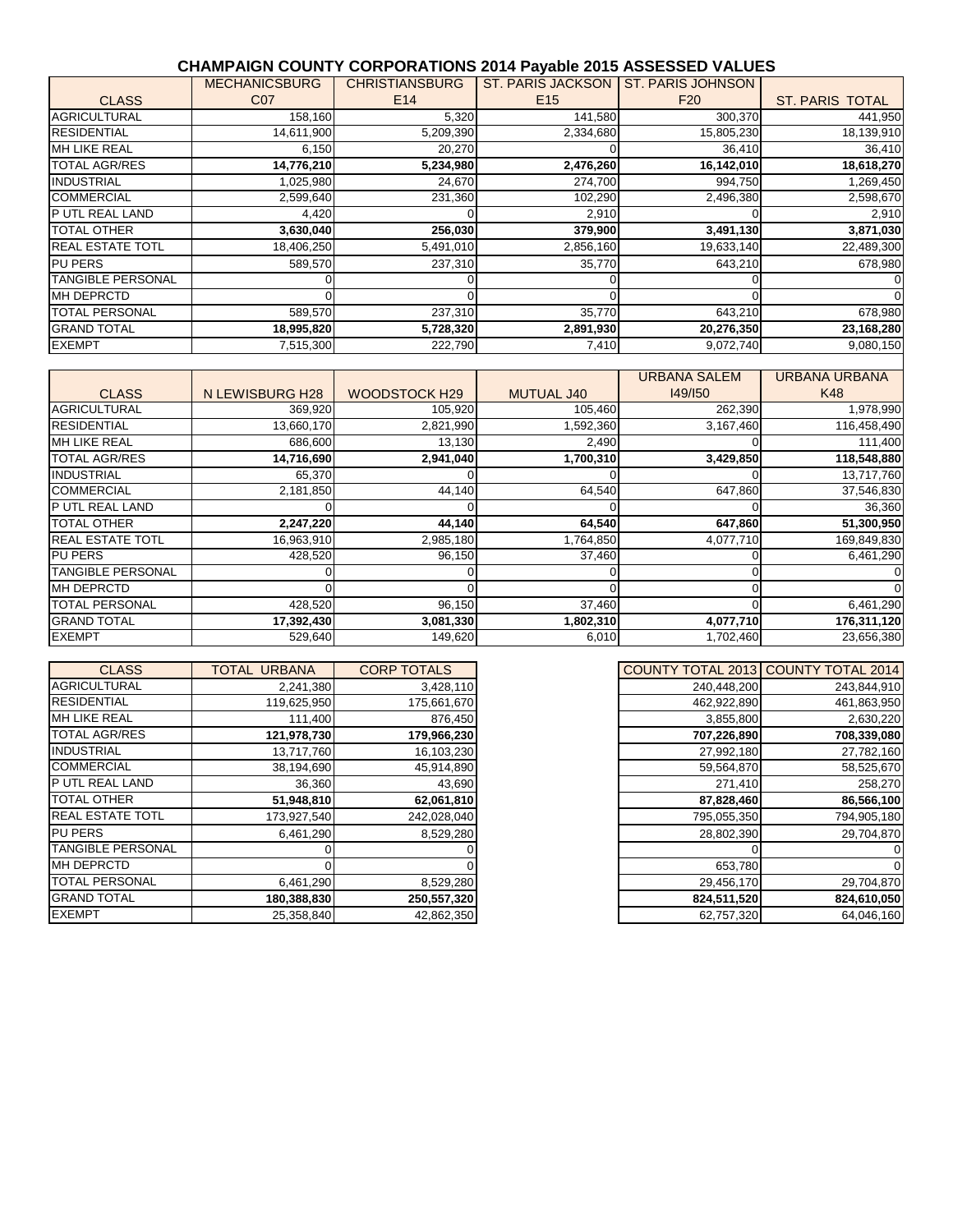## **CHAMPAIGN COUNTY SCHOOLS 2014 Payable 2015 ASSESSED VALUES**

|                          | <b>GRAHAM</b>        |                      |                 | <b>WLS</b>          |                     |
|--------------------------|----------------------|----------------------|-----------------|---------------------|---------------------|
|                          | A01/B04/D08/E11/E14/ | <b>MECHANICSBURG</b> | <b>TRIAD</b>    | B05/D10/I30/I50/J38 | <b>URBANA</b>       |
| <b>CLASS</b>             | E15/F16/F20/G21/I34  | C06/C07/J35/J40      | H26/H29/J37/L43 | /L47                | G25/I49/J39/K41/K48 |
| <b>AGRICULTURAL</b>      | 109,850,320          | 29,183,210           | 40,774,750      | 33,582,710          | 27,002,860          |
| <b>RESIDENTIAL</b>       | 140,752,830          | 58,141,920           | 56,208,330      | 36,285,210          | 167,430,750         |
| <b>MH LIKE REAL</b>      | 649,480              | 240,870              | 879,610         | 86,070              | 757,460             |
| <b>TOTAL AGR/RES</b>     | 251,252,630          | 87,566,000           | 97,862,690      | 69,953,990          | 195,191,070         |
| <b>INDUSTRIAL</b>        | 10,454,100           | 1,250,290            | 105,920         | 2,123,190           | 13,824,090          |
| <b>COMMERCIAL</b>        | 5,224,700            | 4,274,140            | 4,529,710       | 1,363,260           | 43,049,460          |
| P UTL REAL LAND          | 72,240               | 27,060               |                 | 49,220              | 93,790              |
| <b>TOTAL OTHER</b>       | 15,751,040           | 5,551,490            | 4,635,630       | 3,535,670           | 56,967,340          |
| <b>REAL ESTATE TOTL</b>  | 267,003,670          | 93,117,490           | 102,498,320     | 73,489,660          | 252,158,410         |
| <b>PU PERS</b>           | 6,858,440            | 3,856,120            | 3,993,240       | 3,096,190           | 11,731,400          |
| <b>TANGIBLE PERSONAL</b> |                      |                      |                 |                     |                     |
| <b>MH DEPRCTD</b>        |                      |                      |                 |                     |                     |
| <b>TOTAL PERSONAL</b>    | 6,858,440            | 3,856,120            | 3,993,240       | 3,096,190           | 11,731,400          |
| <b>GRAND TOTAL</b>       | 273,862,110          | 96,973,610           | 106,491,560     | 76,585,850          | 263,889,810         |
| <b>EXEMPT</b>            | 17,396,510           | 8,279,860            | 5,069,710       | 5,462,040           | 27,793,990          |

| <b>CLASS</b>            | <b>MIAMI EAST E13</b> | <b>CLARK NE J36</b> | CLARK NW G24/K42 | <b>SCHOOL TOTAL</b> |
|-------------------------|-----------------------|---------------------|------------------|---------------------|
| <b>AGRICULTURAL</b>     | 482,610               | 2,343,370           | 625,080          | 243,844,910         |
| <b>RESIDENTIAL</b>      | 90,430                | 2,281,220           | 673,260          | 461,863,950         |
| <b>MH LIKE REAL</b>     |                       | 16,730              |                  | 2,630,220           |
| <b>TOTAL AGR/RES</b>    | 573,040               | 4,641,320           | 1,298,340        | 708,339,080         |
| <b>INDUSTRIAL</b>       |                       | 24,570              |                  | 27,782,160          |
| <b>COMMERCIAL</b>       |                       | 84,400              |                  | 58,525,670          |
| <b>IP UTL REAL LAND</b> |                       | 12,210              | 3,750            | 258,270             |
| <b>TOTAL OTHER</b>      |                       | 121,180             | 3,750            | 86,566,100          |
| <b>REAL ESTATE TOTL</b> | 573,040               | 4,762,500           | 1,302,090        | 794,905,180         |
| <b>PU PERS</b>          |                       | 88,130              | 81,350           | 29,704,870          |
| <b>TANGIBLE PERSNL</b>  |                       |                     |                  |                     |
| <b>MH DEPRCTD</b>       |                       |                     |                  |                     |
| <b>TOTAL PERSONAL</b>   |                       | 88,130              | 81,350           | 29,704,870          |
| <b>GRAND TOTAL</b>      | 573,040               | 4,850,630           | 1,383,440        | 824,610,050         |
| <b>EXEMPT</b>           |                       | 1,030               | 43,020           | 64,046,160          |

|                             | <b>Champaign County</b> |                          |                       |                      |
|-----------------------------|-------------------------|--------------------------|-----------------------|----------------------|
| <b>CLASS</b>                | Library                 | <b>St. Paris Library</b> | Mechanicsburg Library | <b>Library Total</b> |
| Agricultural                | 139,132,140             | 109,850,320              | 29,183,210            | 278,165,670          |
| Residential                 | 301,730,810             | 140,752,830              | 58,141,920            | 500,625,560          |
| MH Like Real                | 1,988,480               | 649,480                  | 240,870               | 2,878,830            |
| Total Ag/Res                | 442,851,430             | 251,252,630              | 87,566,000            | 781,670,060          |
| Industrial                  | 16,173,440              | 10,454,100               | 1,250,290             | 27,877,830           |
| Commercial                  | 49,439,580              | 5,224,700                | 4,274,140             | 58,938,420           |
| PU Real                     | 158,970                 | 72,240                   | 27,060                | 258,270              |
| <b>Total Other</b>          | 65,771,990              | 15,751,040               | 5,551,490             | 87,074,520           |
| Real Estate Total           | 508,623,420             | 267,003,670              | 93,117,490            | 868,744,580          |
| <b>PU Personal Property</b> | 19,869,090              | 6,858,440                | 3,856,120             | 30,583,650           |
| <b>Total Personal</b>       | 19,869,090              | 6,858,440                | 3,856,120             | 30,583,650           |
| Grand Total                 | 528,492,510             | 273,862,110              | 96,973,610            | 899,328,230          |
| <b>EXEMPT</b>               | 38,944,660              | 17,396,510               | 8,279,860             | 64,621,030           |

| <b>SCHOOL TOTAL</b> |
|---------------------|
| 243,844,910         |
| 461,863,950         |
| 2,630,220           |
| 708,339,080         |
| 27,782,160          |
| 58,525,670          |
| 258,270             |
| 86,566,100          |
| 794,905,180         |
| 29,704,870          |
| 0                   |
| 0                   |
| 29,704,870          |
| 824,610,050         |
| 64 046 160          |

| Library Total |
|---------------|
| 278,165,670   |
| 500,625,560   |
| 2,878,830     |
| 781,670,060   |
| 27,877,830    |
| 58,938,420    |
| 258,270       |
| 87,074,520    |
| 868.744.580   |
| 30,583,650    |
| 30,583,650    |
| 899,328,230   |
| 64,621,030    |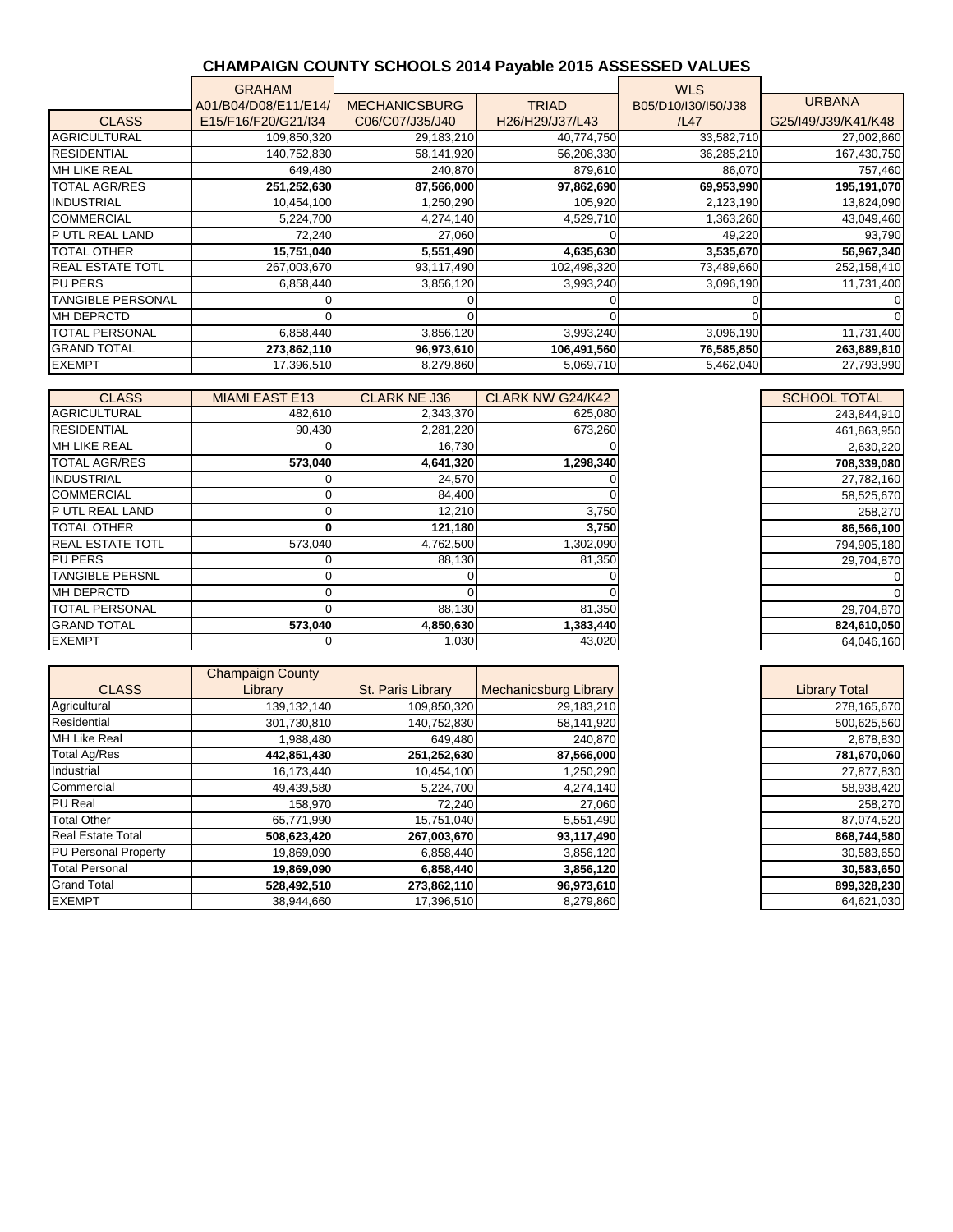# **SCHOOLS ASSESSED VALUES INCLUDING OVERLAPPING COUNTIES 2014 Payable 2015**

| <b>CLASS</b>     | <b>GRAHAM CHAMPAIGN</b> | <b>GRAHAM SHELBY</b> | <b>GRAHAM TOTAL</b> |
|------------------|-------------------------|----------------------|---------------------|
| AGR/RES/MHR      | 251,252,630             | 194,730              | 251,447,360         |
| <b>IND/COMM</b>  | 15,769,800              |                      | 15,769,800          |
| P UTL REAL LAND  | 72.240                  |                      | 72,240              |
| <b>RE TOTAL</b>  | 267,094,670             | 194,730              | 267,289,400         |
| <b>PU PERS</b>   | 6,858,440               | 13,350               | 6,871,790           |
| <b>TANG PERS</b> |                         |                      |                     |
| <b>MANF HOME</b> |                         |                      |                     |
| <b>TOT PERS</b>  | 6,858,440               | 13,350               | 6,871,790           |
| <b>GRAND TOT</b> | 273,953,110             | 208.080              | 274,161,190         |
| <b>EXEMPT</b>    | 17,163,600              |                      | 17,163,600          |

| <b>CLASS</b>          | <b>MCBURG CHAMPAIGN</b> | <b>McBURG MADISON</b> |
|-----------------------|-------------------------|-----------------------|
| AGR/RES/MHR           | 87,566,000              | 778,990               |
| <b>IND/COMM</b>       | 5,524,430               | 5,005,220             |
| <b>PUTL REAL LAND</b> | 27,060                  |                       |
| <b>RE TOTAL</b>       | 93,117,490              | 5,784,210             |
| <b>PU PERS</b>        | 3,856,120               | 64,970                |
| <b>TANG PERS</b>      |                         |                       |
| <b>MANF HOME</b>      |                         |                       |
| <b>TOT PERS</b>       | 3.856.120               | 64.970                |
| <b>GRAND TOT</b>      | 96,973,610              | 5,849,180             |
| <b>EXEMPT</b>         | 8,279,860               |                       |

| <b>CLASS</b>          | <b>TRIAD CHAMPAIGN</b> | <b>TRIAD LOGAN</b> | <b>TRIAD UNION</b> | <b>TRIAD TOTAL</b> |
|-----------------------|------------------------|--------------------|--------------------|--------------------|
| AGR/RES/MHR           | 97,862,690             | 7,511,720          | 8,022,250          | 113,396,660        |
| <b>IND/COMM</b>       | 4,635,630              |                    | 6,200              | 4,641,830          |
| <b>PUTL REAL LAND</b> |                        |                    |                    |                    |
| <b>RE TOTAL</b>       | 102,498,320            | 7,511,720          | 8,028,450          | 118,038,490        |
| <b>PU PERS</b>        | 3,993,240              | 209,360            | 111,270            | 4,313,870          |
| <b>TANG PERS</b>      |                        |                    |                    |                    |
| <b>MANF HOME</b>      |                        |                    |                    |                    |
| <b>TOT PERS</b>       | 3,993,240              | 209,360            | 111,270            | 4,313,870          |
| <b>GRAND TOT</b>      | 106,491,560            | 7,721,080          | 8,139,720          | 122,352,360        |
| <b>EXEMPT</b>         | 5,069,710              |                    |                    | 5,069,710          |

| <b>CLASS</b>     | <b>WLS CHAMPAIGN</b> | <b>WLS LOGAN</b> |
|------------------|----------------------|------------------|
| AGR/RES/MHR      | 69,953,990           | 55,118,560       |
| IND/COMM         | 3,486,450            | 6,539,260        |
| P UTL REAL LAND  | 49,220               | 32,270           |
| <b>RE TOTAL</b>  | 73,489,660           | 61,690,090       |
| <b>PU PERS</b>   | 3,096,190            | 2,791,530        |
| <b>TANG PERS</b> |                      |                  |
| <b>MANF HOME</b> |                      |                  |
| <b>TOT PERS</b>  | 3.096.190            | 2,791,530        |
| <b>GRAND TOT</b> | 76,585,850           | 64,481,620       |
| <b>EXEMPT</b>    | 5,462,040            |                  |

| <b>GRAHAM TOTAL</b> |
|---------------------|
| 251,447,360         |
| 15,769,800          |
| 72.240              |
| 267,289,400         |
| 6,871,790           |
|                     |
| Π                   |
| 6,871,790           |
| 274.161.190         |
| 17,163,600          |

| <b>MECHANICSBURG</b><br>TOTAL |
|-------------------------------|
| 88,344,990                    |
| 10,529,650                    |
| 27,060                        |
| 98,901,700                    |
| 3,921,090                     |
|                               |
|                               |
| 3,921,090                     |
| 102,822,790                   |
| 8.279.860                     |

| <b>TRIAD TOTAL</b> |
|--------------------|
| 113,396,660        |
| 4,641,830          |
|                    |
| 118,038,490        |
| 4,313,870          |
|                    |
|                    |
| 4,313,870          |
| 122,352,360        |
| 5,069,710          |

| <b>WLS TOTAL</b> |
|------------------|
| 125,072,550      |
| 10,025,710       |
| 81.490           |
| 135,179,750      |
| 5,887,720        |
|                  |
|                  |
| 5,887,720        |
| 141,067,470      |
| 5,462,040        |